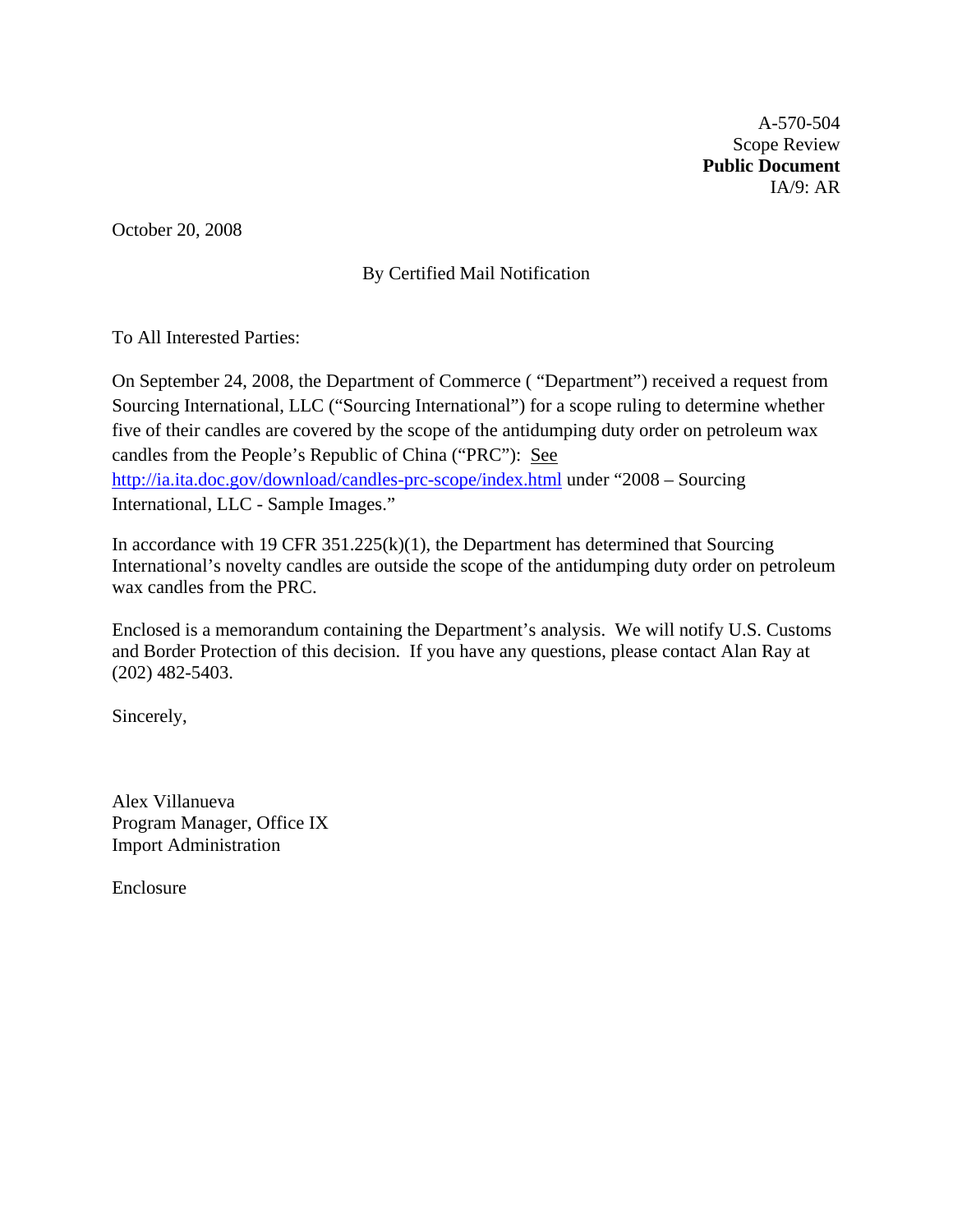A-570-504 Scope Inquiry Public Document  $IA: AR$ 

October 20, 2008

| <b>MEMORANDUM FOR:</b> | Stephen J. Claeys<br><b>Deputy Assistant Secretary</b><br><b>Import Administration</b>                             |
|------------------------|--------------------------------------------------------------------------------------------------------------------|
| FROM:                  | James C. Doyle<br>Director, Office 9<br><b>Import Administration</b>                                               |
| <b>SUBJECT:</b>        | Final Scope Ruling: Antidumping Duty Order on Petroleum Wax<br>Candles From the People's Republic of China ("PRC") |

## **SUMMARY**

On September 24, 2008, the Department of Commerce ("Department") received a request from Sourcing International, LLC ("Sourcing International") for a scope ruling to determine whether five of their candles are outside the scope of the antidumping duty order on petroleum wax candles from the PRC: See Antidumping Duty Order: Petroleum Wax Candles from the People's Republic of China, 51 FR 30686 (August 28, 1986) ("Order"). In accordance with 19 CFR  $351.225(k)(1)$ , we recommend that the Department find that Sourcing International's candles are excluded from the scope of the Order.<sup>[1](#page-1-0)</sup>

### **Background**

On September 24, 2008, the Department received a scope inquiry letter from Sourcing International requesting a scope ruling on five candles. The petitioner, The National Candle Association ("NCA") did not submit comments regarding Sourcing International's scope request.

### **Sourcing International's Scope Request**

Sourcing International submitted pictures and physical samples of the candles for which it is requesting a scope ruling.<sup>[2](#page-1-1)</sup> Sourcing International explains that the candles are made from 100 percent petroleum wax and feature a 100 percent cotton wick. Sourcing International contends that each candle is three dimensional, easily recognizable from every angle, and sold

<span id="page-1-0"></span><sup>&</sup>lt;sup>1</sup> The Department has an internet website that allows interested parties to access prior scope determinations regarding the Order. This website lists all scope determinations from 1991 to the present. It can be accessed at [http://ia.ita.doc.gov/download/candles](http://ia.ita.doc.gov/download/candles-prc-scope/index.html)[prc-scope/index.html](http://ia.ita.doc.gov/download/candles-prc-scope/index.html), and is updated periodically to include newly issued scope determinations.

<span id="page-1-1"></span><sup>2</sup> See Sourcing International's Scope Inquiry, (September 24, 2008).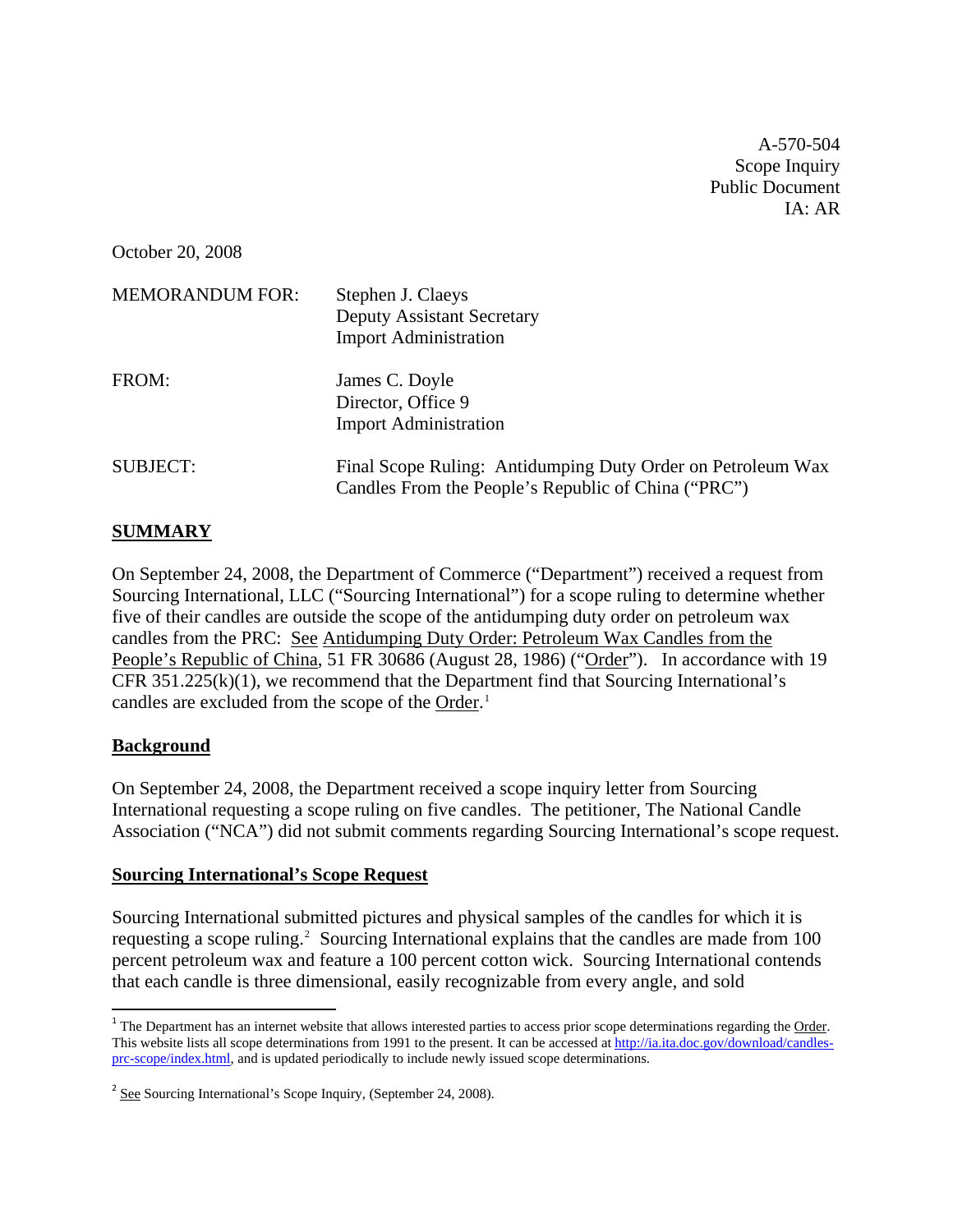predominantly as home décor. Sourcing International also states that the candles are assembled piece by piece, hand finished and air-brushed to give depth, definition, and color. Finally, Sourcing International notes that all candles are classified under the Harmonized Tariff Schedule for the United States number 3406.00.00.00.

As discussed more fully below, Sourcing International argues that each of its candles is an identifiable object and therefore, should not be included in the scope of the Order.

1. Red Rose - (item number HM65975W-G):

Sourcing International argues that its red roses in a traditional flower pot should not be included within the scope of the Order because the candle is shaped in the form of an identifiable object: a pot containing three rose stems with red rose blooms. Sourcing International claims that the candle is manufactured to look like metal rose stems with three paraffin wax roses in different phases. The candle illustrates an early stage for a rose, and the craftsmanship shows each petal overlapping the next. One rose is opening up and one is in full bloom. Sourcing International claims that one can recognize a rose bloom from the top and side, but from the bottom view it is just as simple to recognize this as a pot of flowers.

2. White and Yellow Poppy - (item number HM65895R):

Sourcing International argues that its white and yellow poppy candle should not be included within the scope of the Order because the candle is shaped in the form of an identifiable object: a white and yellow poppy. Sourcing International describes the yellow stamen above the flower petals and adds that the budding poppy underneath completes the candle. Sourcing International claims that when viewed from the top, sides, and even from the bottom, each separate leaf remains visible.

3. Water Lotus - (item numbers HM52305LB):

Sourcing International argues that its water lotus candle should not be included within the scope of the Order because, this candle is shaped in the form of an identifiable object: a water lotus. The deep cuts in the wax illustrate each petal. The center of the flower is light green showing petals in bloom and is decorated and detailed with pollen. Sourcing International claims that the candle is recognizable from all angles, and when viewed from the bottom, one can see the individually cut six petals.

4. Set of Spotted Orchids - (item number HM9866):

Sourcing International argues that its set of spotted orchid candles should not be included within the scope of the Order because the candles are shaped in the form of an identifiable object: a set of spotted orchids. Sourcing International notes that each of the four flowers contain unique spots and dark pink airbrushed labellum. Sourcing International states from the top these appear to clearly be orchids. From the side, the labellum stands higher than the petals and the pink color is distinguishable beyond the petals. From the bottom one can identify individual orchid petals making it recognizable from many angles.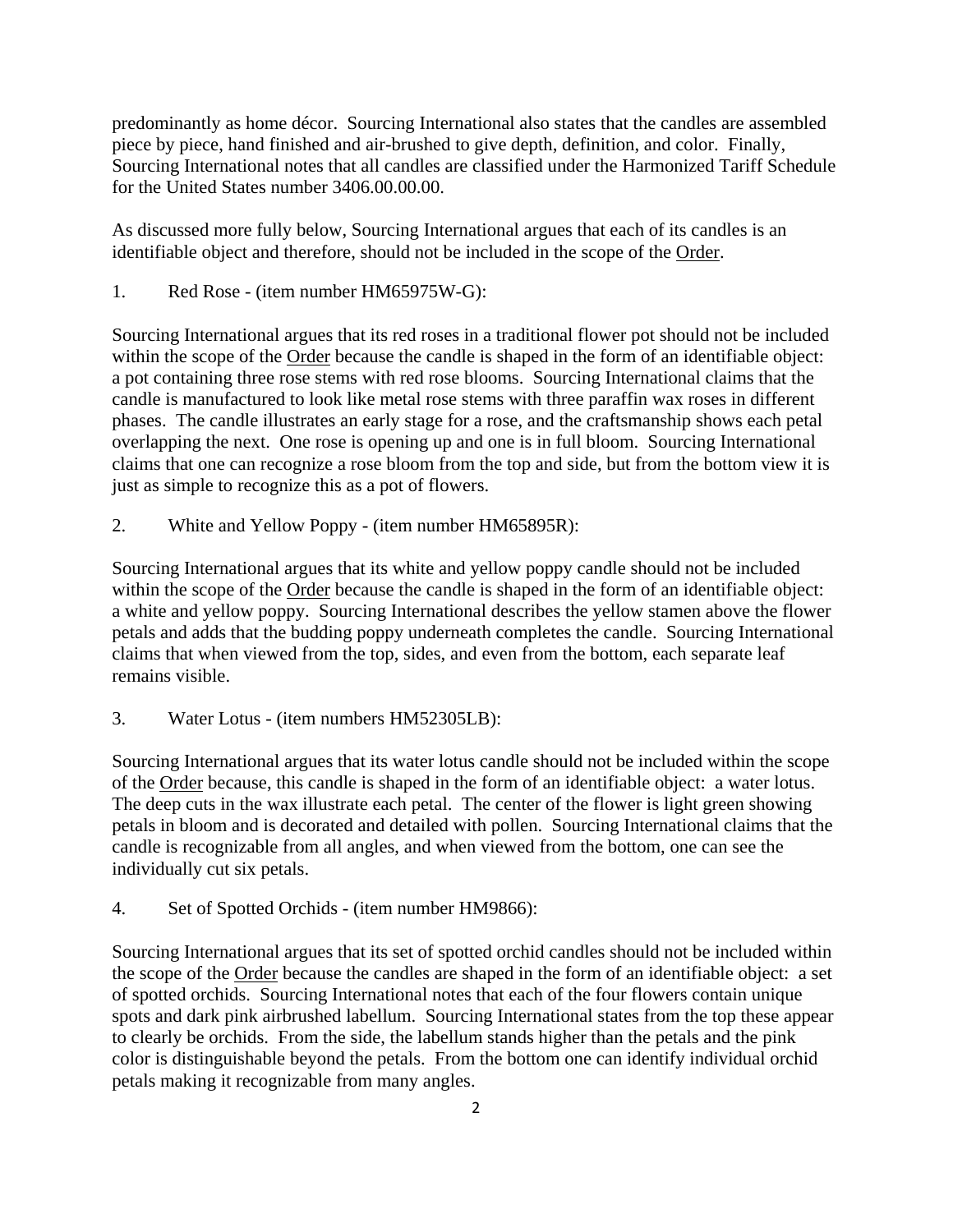5. Bouquet of Pom Pom Flowers - (item number HM65833W-G):

Sourcing International argues that its bouquet of pom pom flowers candle should not be included within the scope of the Order because the candle is shaped in the form of an identifiable object: a bouquet of pom poms. Sourcing International indicates the bouquet displays twelve pom pom flowers with concentric colors of yellow, green, and white. The flower stems are carved into the side of the candle and painted green. One can see the individual petals of the pom pom flowers from below clearly showing where the stems meet the flowers. This object is recognizable from all views.

### **Legal Framework**

The regulations governing the Department's antidumping scope determinations are found at 19 CFR 351.225. On matters concerning the scope of an antidumping duty order, the Department first examines the descriptions of the merchandise contained in the petition, the initial investigation and the determinations of the Secretary (including prior scope determinations) and the U.S. International Trade Commission ("ITC"). This determination may take place with or without a formal inquiry. If the Department determines that these descriptions are dispositive of the matter, the Department will issue a final scope ruling as to whether or not the subject merchandise is covered by the Order. See 19 CFR  $351.225(k)(1)$ .

Conversely, where the descriptions of the merchandise are not dispositive, the Department will consider the five additional factors set forth at 19 CFR 351.225(k)(2). These criteria are: (1) the physical characteristics of the merchandise; (2) the expectations of the ultimate purchasers; (3) the ultimate use of the product; (4) the channels of trade in which the product is sold; and (5) the manner in which the product is advertised and displayed. The determination as to which analytical framework is most appropriate in any given scope inquiry is made on a case-by-case basis after consideration of all evidence before the Department.

In this instant case, the Department has evaluated Sourcing International's request in accordance with 19 CFR 351.225(k)(1) and finds that the descriptions of the products contained in the petition, the initial investigation, and the determinations of the Secretary (including prior scope determinations) and the ITC are dispositive with respect to Sourcing International's five candle series. Therefore, for these candles, the Department finds it unnecessary to consider the additional factors set forth at 19 CFR 351.225(k)(2).

Documents and parts thereof from the underlying investigation that the Department deemed relevant to this scope ruling were made part of the record of this determination and are referenced herein. Documents that neither the Department nor the parties placed on the record do not constitute part of the administrative record for this scope determination.

In its petition of September 4, 1985, the NCA requested that the investigation cover:

{c}andles {which} are made from petroleum wax and contain fiber or paper-cored wicks. They are sold in the following shapes: tapers, spirals, and straight-sided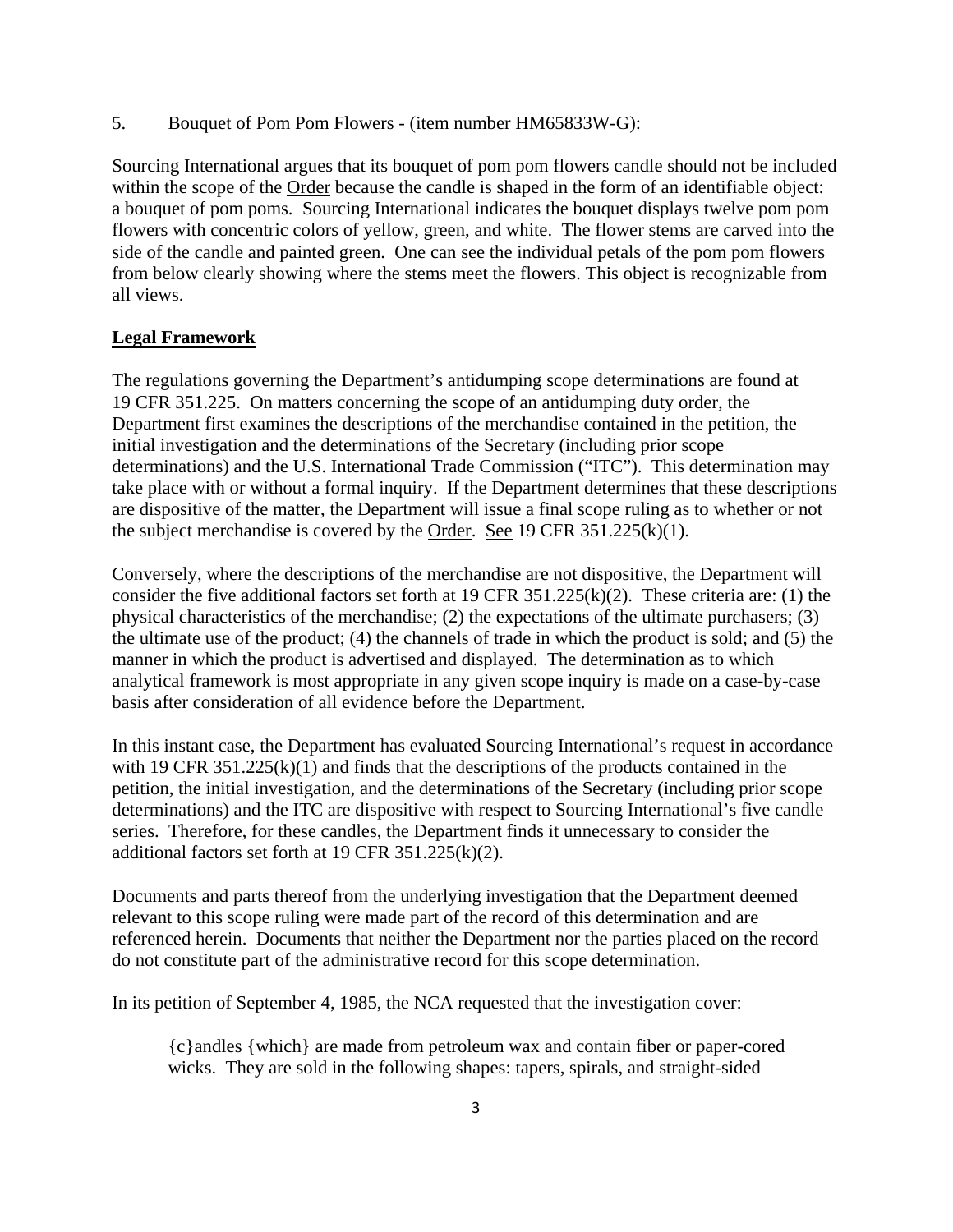dinner candles; rounds, columns, pillars; votives; and various wax-filled containers. These candles may be scented or unscented . . . and are generally used by retail consumers in the home or yard for decorative or lighting purposes.

See Antidumping Petition (September 4, 1985), at 7.

The Department defined the scope of the investigation in its notice of initiation. This scope language carried forward without change through the preliminary and final determinations of sales at less than fair value and the eventual antidumping duty order:

{c}ertain scented or unscented petroleum wax candles made from petroleum wax and having fiber or paper-cored wicks. They are sold in the following shapes: tapers, spirals, and straight-sided dinner candles; rounds, columns, pillars, votives; and various waxfilled containers.

See Petroleum Wax Candles from the People's Republic of China: Initiation of Antidumping Duty Investigation, 50 FR 39743 (September 30, 1985); Petroleum Wax Candles from the People's Republic of China: Preliminary Determination of Sales at Less Than Fair Value, 51 FR 6016 (February 19, 1986); Petroleum Wax Candles from the People's Republic of China: Final Determination of Sales at Less Than Fair Value, 51 FR 25085 (July 10, 1986); and Order.

The ITC adopted a similar definition of the "like product" subject to its determinations, noting that the investigations did not include "birthday, birthday numeral and figurine type candles." See Candles from the People's Republic of China: Determination of the Commission in Investigation No. 731-TA-282 (Final), Publication 1888 (August 1986), at 4, note 5, and A-2.

Also of relevance to the present scope inquiry are the Department's instructions to the U.S. Customs Service (now renamed U.S. Customs and Border Protection) ("CBP"). See Letter from the Director, Office of Compliance, to Burditt, Bowles & Radzius, Ltd., July 13, 1987 ("CBP Notice") issued in connection with a July 1987 scope determination concerning an exception from the Order for novelty candles, that states:

The Department of Commerce has determined that certain novelty candles, such as Christmas novelty candles, are not within the scope of the antidumping duty order on petroleum-wax candles from the People's Republic of China (PRC). Christmas novelty candles are candles specially designed for use only in connection with the Christmas holiday season. This use is clearly indicated by Christmas scenes and symbols depicted in the candle design. Other novelty candles not within the scope of the order include candles having scenes or symbols of other occasions (e.g., religious holidays or special events) depicted in their designs, figurine candles, and candles shaped in the form of identifiable objects (e.g., animals or numerals).

See CBP Notice (emphasis added).

In November 2001, the Department changed its practice on the issue of candle shapes. See Final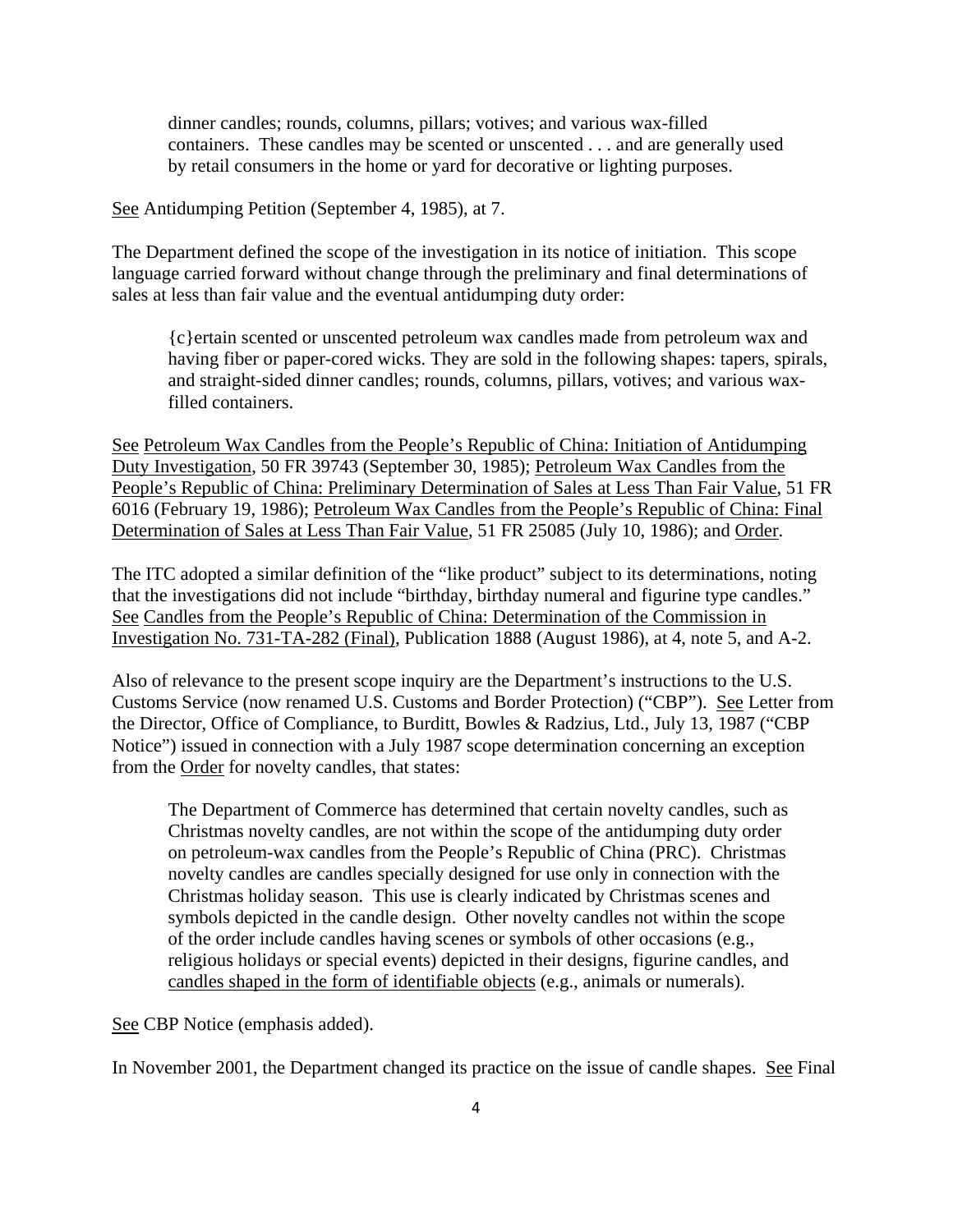Scope Ruling – Antidumping Duty Order on Petroleum Wax Candles From the People's Republic of China (A-570-504); J.C. Penney (November 9, 2001) ("J.C. Penney Ruling"). In this ruling, the Department reviewed the text of the scope of the Order, beginning with the text of the first sentence of the scope which covers "{c}ertain scented or unscented petroleum wax candles made from petroleum wax and having fiber or paper-cored wicks." See Order. The text following this broad inclusive sentence provides a list of shapes; this list is not modified by any express words of exclusivity. The result of our prior practice of not including within the scope of the Order candles of a shape other than those specifically listed in the Order was inconsistent with the fact that the candles were "scented or unscented petroleum wax candles made from petroleum wax and having fiber or paper-cored wicks."<sup>[3](#page-5-0)</sup> In the J.C. Penney Ruling, the Department determined to revise this practice because it had the effect of narrowing the broad coverage of the first sentence of the Order's scope. The list of shapes in the second sentence of the Order's scope does not provide a textual basis for such a narrowing of the coverage of the first sentence of the Order's scope. Accordingly, to give full effect to the first sentence of the inclusive language of the scope, the Department now will normally evaluate whether candles of a shape not listed by the inclusive language of the Order's scope are scented or unscented petroleum wax candles made from petroleum wax and having fiber or paper-cored wicks.

This approach of evaluating such candles in light of the entire text of the Order's scope is in keeping with the opinion of the Court of International Trade ("CIT"), noting that a better approach in scope rulings is to avoid subjective issues of intent and, instead, look to the petition's language to determine whether the class or kind of merchandise at issue was expressly included. Duferco Steel, Inc. v. United States, 146 F. Supp. 2d 913 (May 29, 2001) ("Duferco Steel"). Such an approach is a departure from past CIT precedent that required the Department to give ample deference to the petitioner's intent when examining a petition's description of the subject merchandise. See, e.g., Torrington Co. v. United States, 995 F. Supp. 117, 121 (CIT 1998).

Although the specific scope decision in Duferco Steel has been overturned by the United States Court of Appeals of the Federal Circuit ("CAFC") in Duferco Steel, Inc. v. United States, 296 F.3d 1087 (Fed. Cir. 2002), we do not believe that the CAFC's decision undermines the Department's decision in the J.C. Penney Ruling. The plain language of the Order clearly states "{c}ertain scented or unscented petroleum wax candles made from petroleum wax and having fiber or paper-cored wicks . . . sold in the following shapes: tapers, spirals, and straight-sided dinner candles; rounds, columns, pillars, votives; and various wax-filled containers" are included within the scope of the Order. Thus, the Order offers a descriptive list of the shapes of candles included within the Order, but, as the courts have recognized, there is no requirement that every single product covered must be identified in the scope. More specifically, the CAFC has stated

<span id="page-5-0"></span><sup>3</sup> See, e.g., Final Scope Ruling - Antidumping Duty Order on Petroleum Wax Candles From the People's Republic of China (A-570-504); Endar Corp. (January 11, 2000) ("Endar") (the Department found a "dragonfly" candle, in the shape of a rough-hewn stone with a dragonfly carved on top, to not be within scope because it is of a shape not listed by the scope), and Final Scope Ruling – Antidumping Duty Order on Petroleum Wax Candles From the People's Republic of China (A-570-504); American Drug Stores, Inc. (March 16, 1998) (the Department found a sphere or ball-shaped candle to not be within scope because it is a shape not listed by the scope).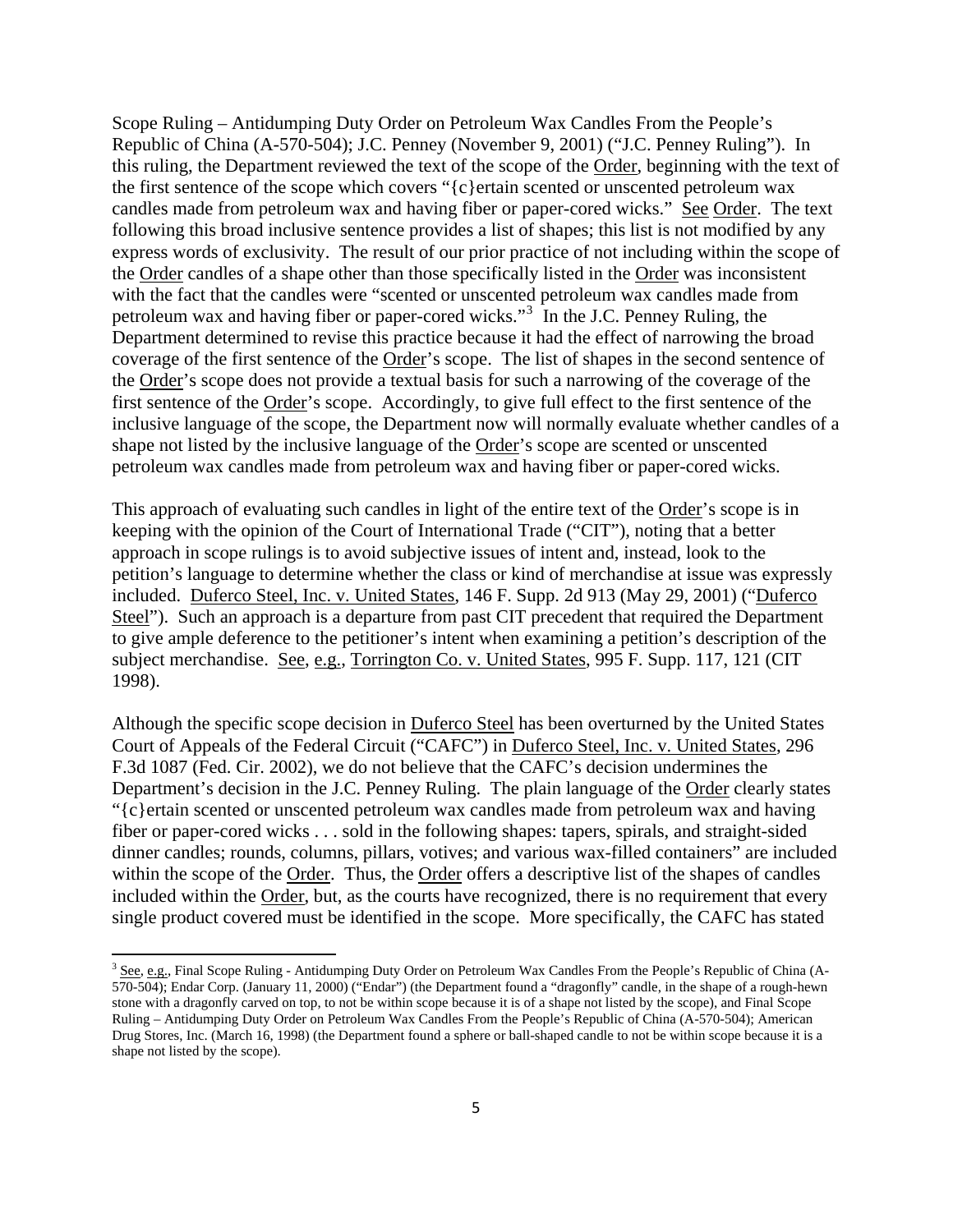that "the petitions that led to the issuance of the order did not need to specifically identify the {product} in order to cover {it}; our precedent, to say nothing of the regulations, makes clear that neither a petition nor an antidumping or countervailing duty order requires that level of specificity."<sup>[4](#page-6-0)</sup> The CAFC further stated "{a}s a matter of law, a petition need not list the entire universe of products . . . in order {for the petition} to cover those products."<sup>[5](#page-6-1)</sup> Thus, as applied to this Order, there is no requirement, nor is it possible, for all the shapes of candles to be listed.<sup>[6](#page-6-2)</sup> In fact, if the list were exhaustive, there would have been no need for the Department to determine whether any other candle that was not explicitly listed as a shape in the scope of the Order. However, the Department did render the novelty candle exception that offered a narrowly construed exception, leaving all other petroleum wax candles from the PRC covered by the Order.

If the Department determines that the candle is made from petroleum wax and has a fiber or paper-cored wick, but the candle possesses characteristics set out in the CBP Notice, it will not fall within the scope of the Order. In order for a candle to qualify for the novelty candle exception, the characteristic which is claimed to render it a novelty candle (i.e., the shape of an identifiable object or a holiday-specific design) should be easily recognizable in order for the candle to merit not being included within the scope of the Order. Specifically, among other determining factors, the Department will examine whether the characteristic is identifiable from most angles and whether or not it is minimally decorative, e.g., small and/or singularly placed on the candle. If the identifiable object or holiday-specific design is not identifiable from most angles, or if the design or characteristic is minimally decorative, the Department may determine that the candle is included within the scope of the Order. See J.C. Penney Corp. Ruling; Final Scope Ruling – Antidumping Duty Order on Petroleum Wax Candles From the People's Republic of China (A-570-504); San Francisco Candle Co. (February 12, 2001); and Final Scope Ruling: Antidumping Duty Order on Petroleum Wax Candles From the People's Republic of China (A-570-504); Endar Corporation. If a candle does not possess the characteristics set out in the July 1987 novelty candle exception, and it is a scented or unscented candle having fiber or paper-cored wick, the Department will determine that the candle is within the scope of the Order.

#### **Analysis**

We find that Sourcing International's five candles are in the shape of identifiable objects that are viewable from multiple angles, and they are not within the Order pursuant to CBP Notice. See chart below.

<span id="page-6-0"></span><sup>4</sup> Novosteel SA v. United States, 284 F.3d 1261, 1264 (Fed. Cir. 2002).

<span id="page-6-1"></span> $<sup>5</sup>$  Id.</sup>

<span id="page-6-2"></span><sup>&</sup>lt;sup>6</sup> See Petroleum Wax Candles from China, USITC Pub. No. 3226 Investigation No. 731-TA-282 (Review) (August 1999), at 18 ("Candles come in a wide variety of shapes and sizes. Major U.S. candle manufacturers reportedly will offer 1,000 to 2,000 varieties of candles in their product lines.").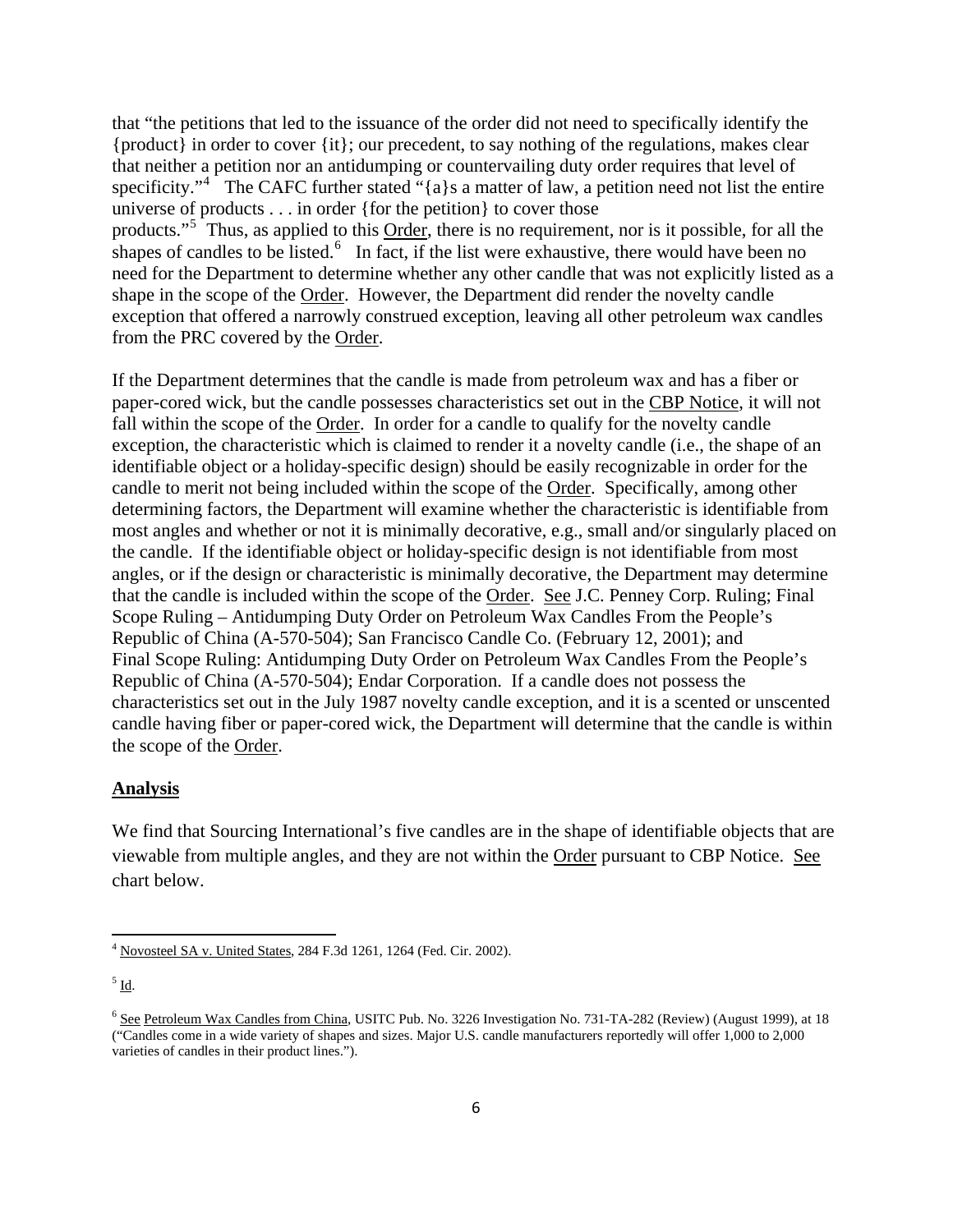Pursuant to the Department's change in practice, as described in the J.C. Penney Ruling, if a candle is not in a shape specifically listed in the scope of the Order, it will not automatically be excluded from the scope of the Order. Instead, the Department will normally evaluate whether the candle is a scented or unscented petroleum wax candle made from petroleum wax and having a fiber or paper-cored wick. Sourcing International's candles are petroleum wax candles with what appear to be fiber or paper-cored cotton wicks.<sup>[7](#page-7-0)</sup> Therefore, we must evaluate whether the characteristics of these candles would exclude them from the scope of the Order pursuant to the novelty candle exception detailed in the CBP Notice and our interpretation set forth in the J.C. Penney Ruling. In analyzing Sourcing International's five candles, we first examined whether they had a shape that was specifically enumerated in the scope of the Order (i.e., tapers, spirals, straight-sided dinner candles, rounds columns, pillars, or votives). We find that these candles do not have a shape which was specifically enumerated in the scope of the Order. Moreover, viewed from multiple angles, each of these shapes in all five candles are identifiable objects. Accordingly, these candles meet the definition of an identifiable object pursuant to the CBP Notice and, therefore, should not be included within the Order. See chart below.

<span id="page-7-0"></span> $<sup>7</sup>$  On October 6, 2006, the Department published its final determination of circumvention of the antidumping duty order on</sup> petroleum wax candles from the PRC. The Department determined that mixed-wax candles composed of petroleum wax and more than 50 percent or more palm and/or other vegetable oil-based waxes ("mixed-wax candles") are later-developed products of petroleum wax candles. In addition, the Department determined that mixed-wax candles containing any amount of petroleum are covered by the scope of the antidumping duty order on petroleum wax candles from the PRC. See Later-Developed Merchandise Anticircumvention Inquiry of the Antidumping Duty Order on Petroleum Wax Candles from the People's Republic of China: Affirmative Final Determination of Circumvention of the Antidumping Duty Order, 71 FR 59075 (October 6, 2006).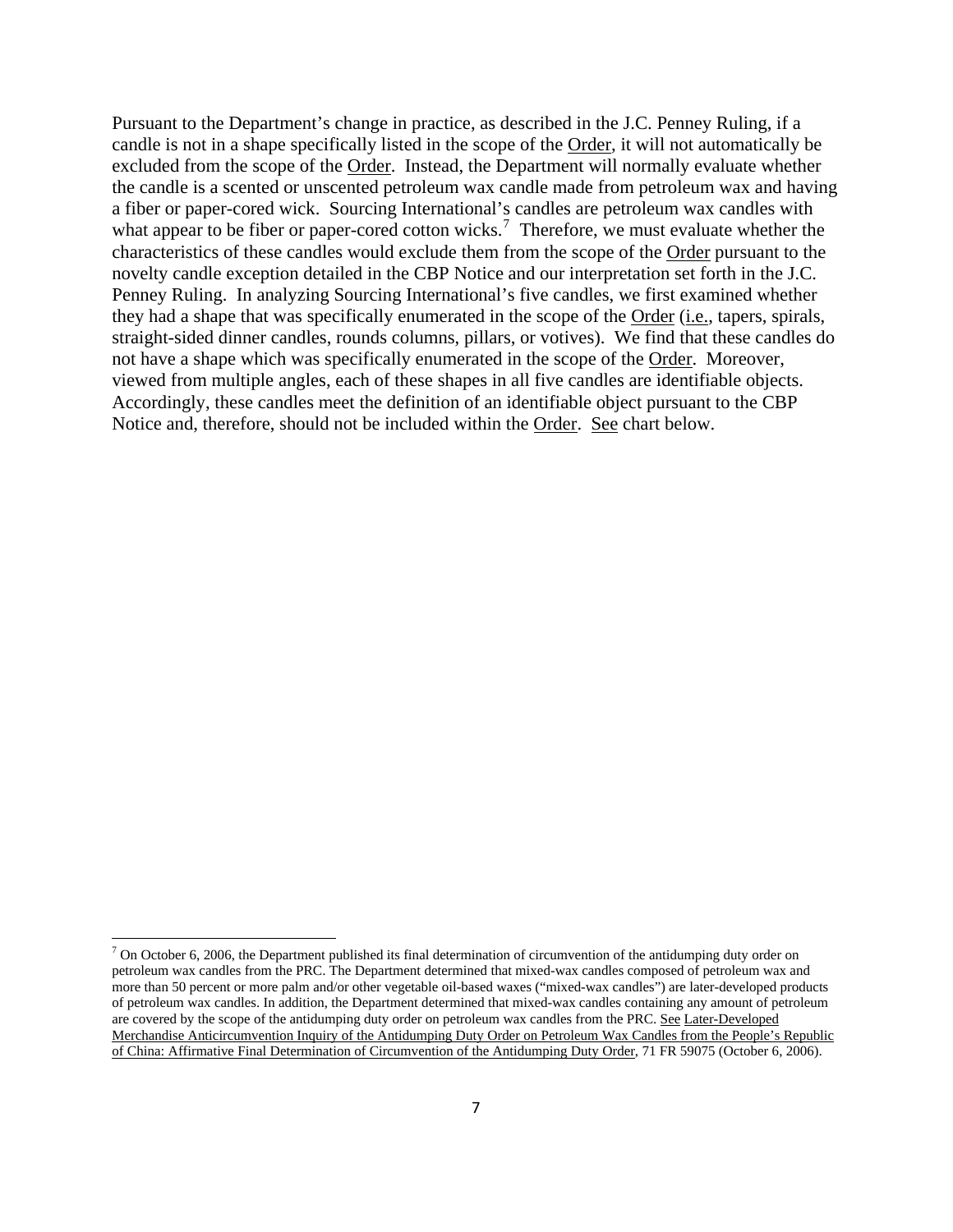| <b>Candle</b>     | <b>Analysis</b>                                                             | <b>DOC</b> Position |
|-------------------|-----------------------------------------------------------------------------|---------------------|
| <b>Name</b>       |                                                                             |                     |
| <b>Red</b>        | This product consists of a candle shaped like a flower pot                  | Identifiable        |
| <b>Rose</b>       | containing three stems and red rose blooms. In addition, green              |                     |
|                   | leaves hang over the bowl. Because of this candle's shape, a                |                     |
|                   | yellow bowl with green stems supporting three rose blooms,                  |                     |
|                   | this candle is recognizable from multiple angles.                           |                     |
| White and         | This product consists of a candle shaped like a white and                   | Identifiable        |
| <b>Yellow</b>     | yellow poppy. The poppy plant has a metal stem sitting in a                 |                     |
| <b>Poppy</b>      | flower pot. Atop the stem is a yellow stamen with petals                    |                     |
|                   | underneath it. There is a budding poppy off to the side of the              |                     |
|                   | main stem. Because of the shape of this candle, the leaf                    |                     |
|                   | structure and color and the flower, this candle is easily                   |                     |
|                   | recognizable from multiple angles.                                          |                     |
| Water             | This product consists of a $1\frac{1}{2}$ tall candle shaped to look like a | Identifiable        |
| Lotus             | water lotus flower. The wax is cut deeply to illustrate each                |                     |
|                   | petal. The center is light green and yellow and decorated with              |                     |
|                   | pollen. Because of the shape of this candle, leaf structure,                |                     |
|                   | color, and distinction, this candle is recognizable from multiple           |                     |
|                   | angles.                                                                     |                     |
| Set of            | The Department has previously made a determination on this                  | Identifiable        |
| <b>Spotted</b>    | same set. See Final Scope Ruling: Antidumping Duty Order                    |                     |
| <b>Orchids</b>    | on Petroleum Wax Candles From the People's Republic of                      |                     |
|                   | China (A-570-504); Eighteen Karat International Product                     |                     |
|                   | Sourcing, Inc. (January 10, 2006).                                          |                     |
| <b>Bouquet of</b> | This product consists of a candle shaped like a bouquet of pom              | Identifiable        |
| <b>Pom Poms</b>   | pom flowers. The bouquet displays twelve pom pom flowers                    |                     |
|                   | each with concentric yellow, green, and white circles. The                  |                     |
|                   | stems are individually carved out and painted green. Because                |                     |
|                   | of this candle's shape, flower petal structure, color, and                  |                     |
|                   | distinction, this candle is recognizable from multiple angles.              |                     |